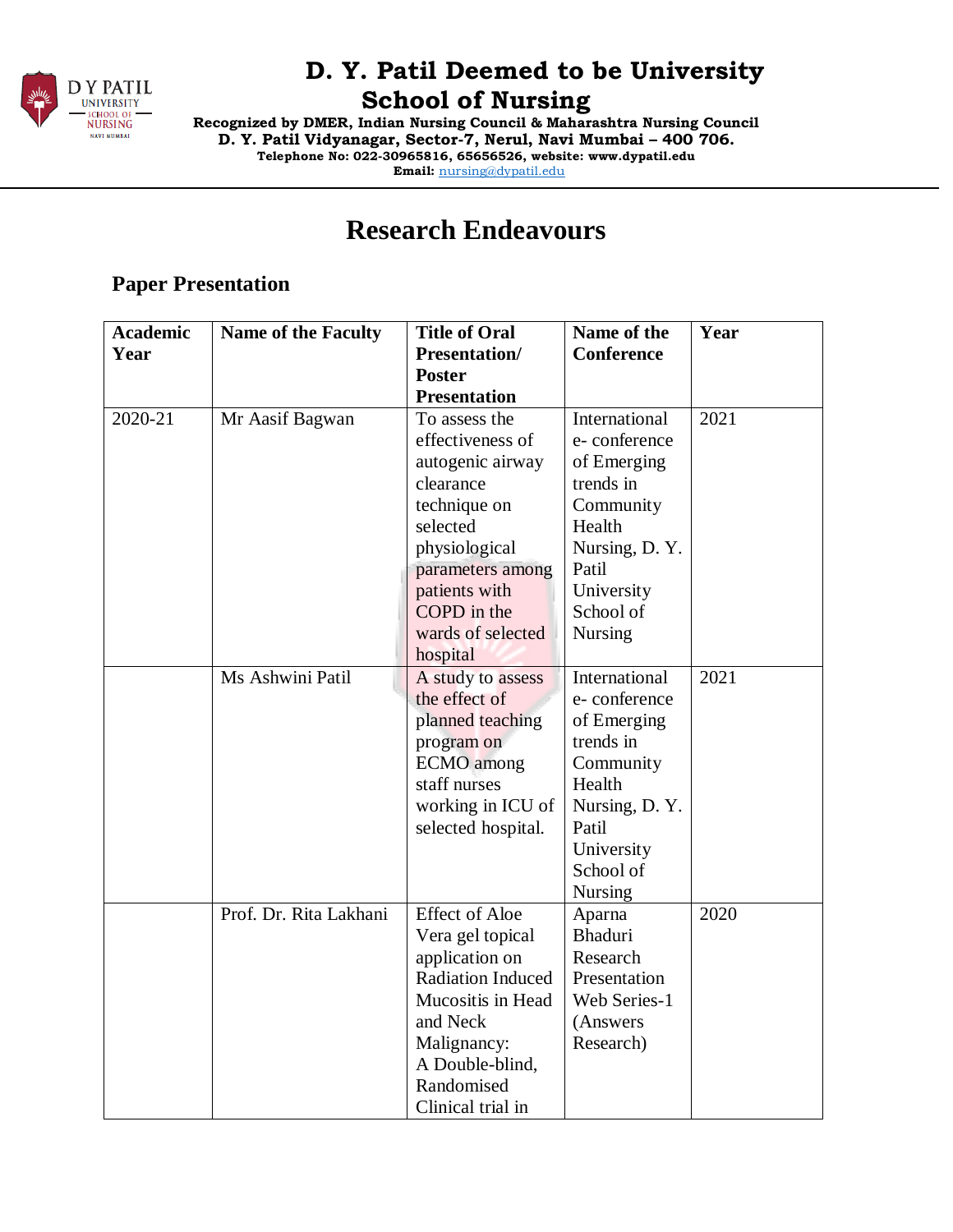

**Recognized by DMER, Indian Nursing Council & Maharashtra Nursing Council D. Y. Patil Vidyanagar, Sector-7, Nerul, Navi Mumbai – 400 706. Telephone No: 022-30965816, 65656526, website: www.dypatil.edu** 

**Email:** [nursing@dypatil.edu](mailto:nursing@dypatil.edu)

|         |                        | Mumbai, India                                                                                                                                                                                                  |             |      |
|---------|------------------------|----------------------------------------------------------------------------------------------------------------------------------------------------------------------------------------------------------------|-------------|------|
|         | Prof. Dr. Rita Lakhani | <b>Effect of Aloe</b><br>Vera gel topical<br>application on<br><b>Radiation Induced</b><br>Mucositis in Head<br>and Neck<br>Malignancy:<br>A Double-blind,<br>Randomised<br>Clinical trial in<br>Mumbai, India | <b>CNRS</b> | 2021 |
| 2019-20 | Ms Swati Chavan        | To assess the<br>effectiveness of<br><b>Bitter Gourd</b><br>Therapy (BGT) on<br>type 2 diabetes<br>patients                                                                                                    |             |      |

#### **Citation index of all faculty members (Individual) for last five years**

| <b>Academic</b> | Name of the faculty    | <b>Title</b>           | <b>Journal</b> | <b>Citation</b> |
|-----------------|------------------------|------------------------|----------------|-----------------|
| Year            |                        |                        | <b>Name</b>    | <b>Index</b>    |
| 2020-21         | Prof. Dr. Rita Lakhani | A descriptive study on | Drugs and      | <b>WOS</b>      |
|                 | (DOJ:                  | the prevalence of      | Cell           |                 |
|                 |                        | refractive errors      | Therapies in   |                 |
|                 |                        | among school going     | Hematology     |                 |
|                 |                        | children in selected   |                |                 |
|                 |                        | schools of             |                |                 |
|                 |                        | Maharashtra.           |                |                 |
|                 | Ms Yamini Patil        | A descriptive study on | Drugs and      | <b>WOS</b>      |
|                 |                        | the prevalence of      | Cell           |                 |
|                 |                        | refractive errors      | Therapies in   |                 |
|                 |                        | among school going     | Hematology     |                 |
|                 |                        | children in selected   |                |                 |
|                 |                        | schools of             |                |                 |
|                 |                        | Maharashtra.           |                |                 |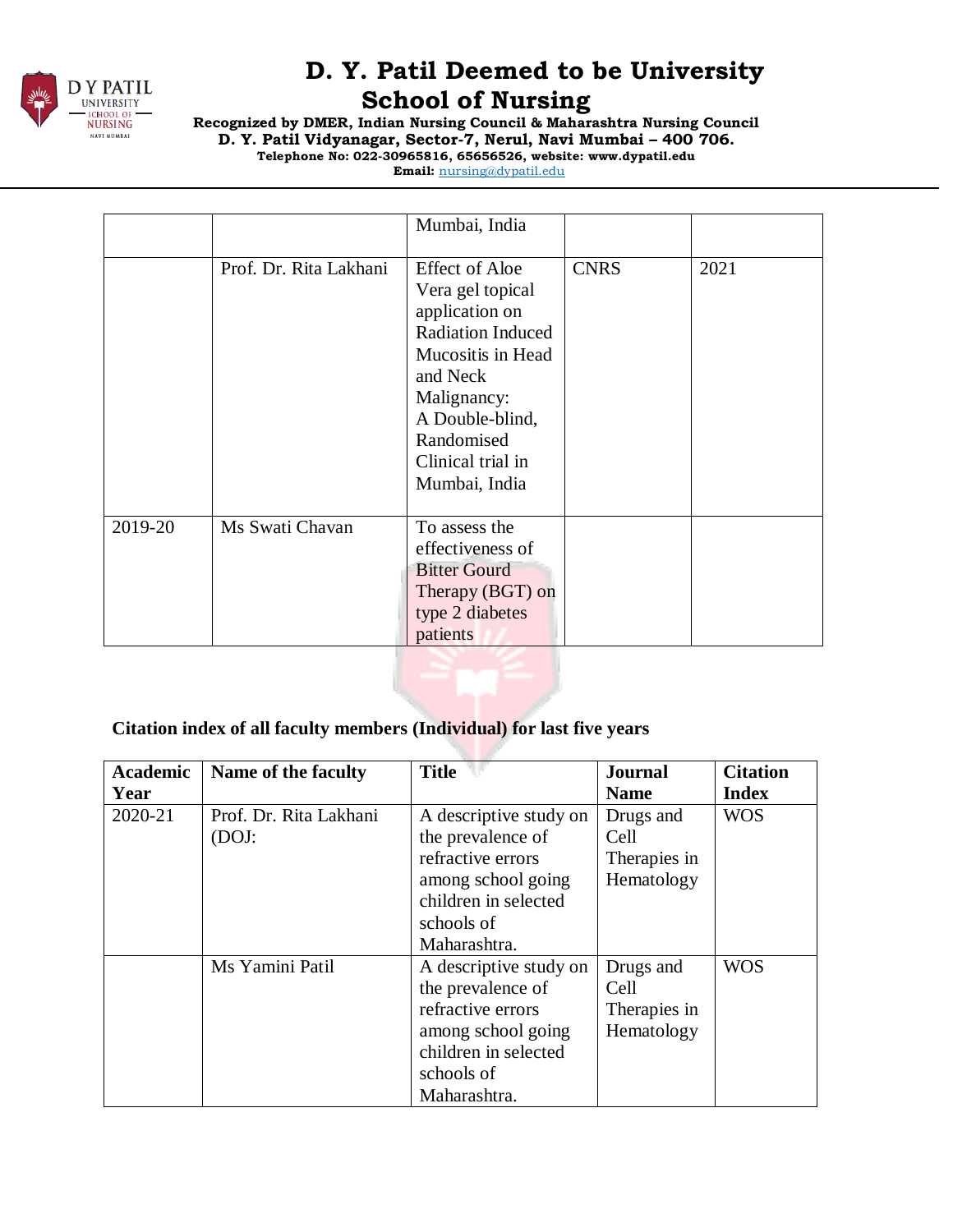

**Recognized by DMER, Indian Nursing Council & Maharashtra Nursing Council D. Y. Patil Vidyanagar, Sector-7, Nerul, Navi Mumbai – 400 706.**

**Telephone No: 022-30965816, 65656526, website: www.dypatil.edu Email:** [nursing@dypatil.edu](mailto:nursing@dypatil.edu)

|         | Ms Swati Chavan    | Effectiveness of          | Sri lanka          | Scopus          |
|---------|--------------------|---------------------------|--------------------|-----------------|
|         |                    | cartoon video             | journal of         |                 |
|         |                    | animation on pain         | child health       |                 |
|         |                    | during veinpuncture       |                    |                 |
|         |                    | among 3-6yrs of           |                    |                 |
|         |                    | children                  |                    |                 |
| 2019-20 | Ms Deepa Reddy     | A descriptive study to    | International      | Scopus          |
|         |                    | assess oral health        | Journal of         |                 |
|         |                    | status and oral health    | Mechanical         |                 |
|         |                    | practices among           | and                |                 |
|         |                    | school going children     | Production         |                 |
|         |                    | in a selected school of   | Engineering        |                 |
|         |                    | Mumbai.                   | Research and       |                 |
|         |                    |                           | Development        |                 |
|         |                    |                           | (IJMPERD)          |                 |
|         | Ms Shalini Abraham | A Study to Assess the     | Studies in         | <b>UGC Care</b> |
|         |                    | Knowledge and             | <b>India Place</b> |                 |
|         |                    | Practices on              | <b>Names</b>       |                 |
|         |                    | Prevention of             |                    |                 |
|         |                    | <b>Hypertension</b> among |                    |                 |
|         |                    | Perimenopausal            |                    |                 |
|         |                    | Women in a Selected       |                    |                 |
|         |                    | urban slum.               |                    |                 |
| 2018-19 | <b>NIL</b>         |                           |                    |                 |
| 2017-18 | <b>NIL</b>         |                           |                    |                 |
| 2016-17 | <b>NIL</b>         |                           |                    |                 |

**Number of papers of individual faculty with first authorship/corresponding author/or last author of facilities for last 5 years**

| Academic | Name of the faculty | Number of papers of   Number of |               | <b>Number</b> |
|----------|---------------------|---------------------------------|---------------|---------------|
| Year     |                     | individual faculty              | papers of     | of papers     |
|          |                     | with first authorship           | individual    | of            |
|          |                     |                                 | faculty with  | individual    |
|          |                     |                                 | Corresponding | faculty       |
|          |                     |                                 | authorship    | with last     |
|          |                     |                                 |               | author of     |